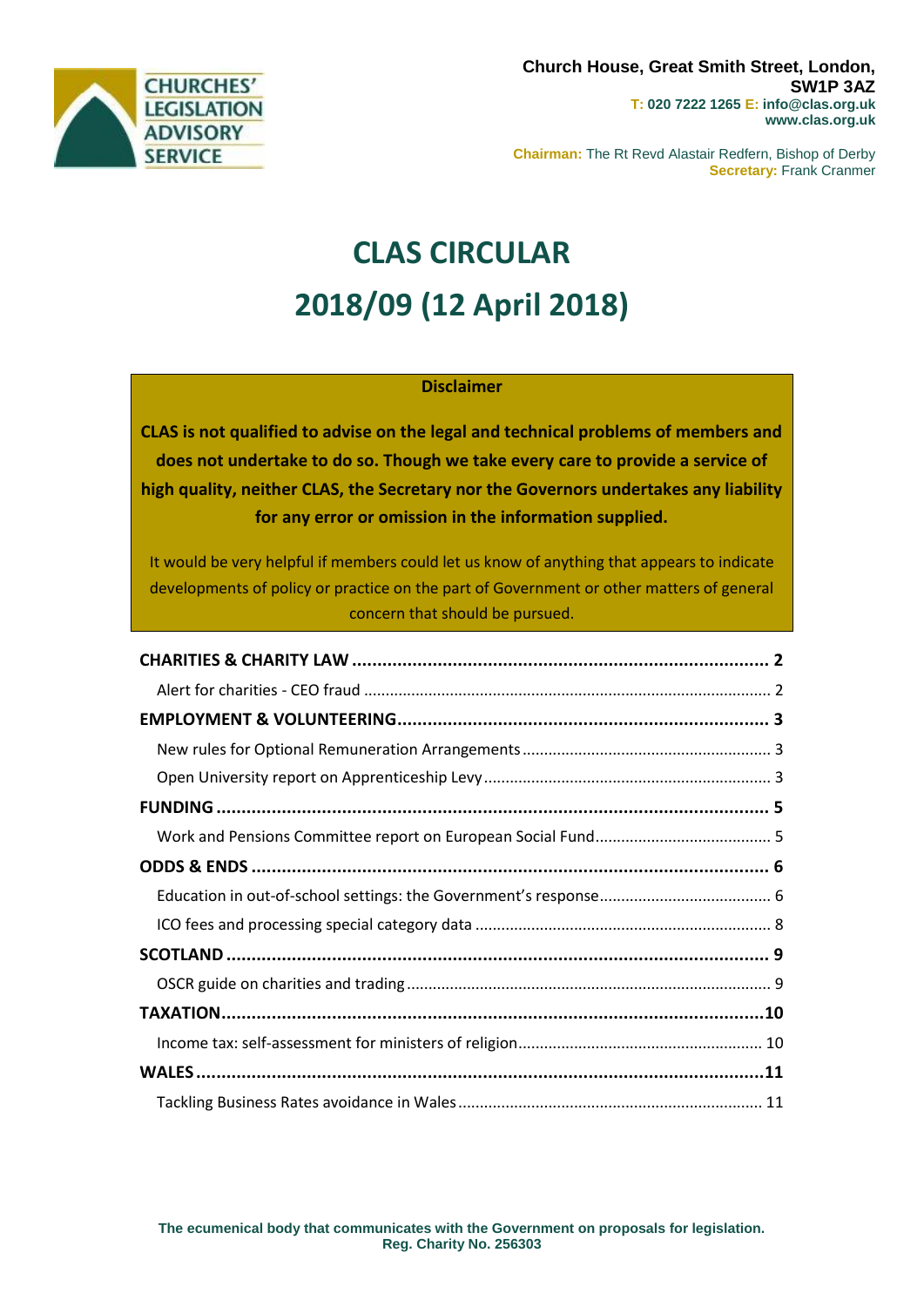# <span id="page-1-0"></span>**CHARITIES & CHARITY LAW**

<span id="page-1-1"></span>**Alert for charities - CEO fraud**

**For information and possibly for action**

The Charity Commission has published an [alert](http://www.gov.uk/government/news/alert-for-charities-watch-out-for-ceo-fraud) for charities, providing information and advice to charity trustees, employees and volunteers, to help prevent CEO fraud. This involves the impersonation of a senior figure with subsequent requests for transfers of funds.

Action Fraud has reported an increase in this type of fraud, with the most recent reports involving fraudsters targeting schools, claiming to be the head teacher or principal.

The alert suggests a range of things that charities should be on the lookout for, including requests to finance departments or to staff with the authority to transfer funds, from a spoofed or similar email address to that of the subject being impersonated. It also offers advice on prevention and protection techniques, including:

- reviewing internal procedures regarding how transactions are requested and approved;
- checking email addresses and telephone numbers when transactions are requested;
- not clicking on links or opening attachments in unexpected or unusual e-mails;
- questioning details when being asked to transfer money at short notice; and
- ensuring that confidential documents are always shredded before being thrown away

If a charity has fallen victim any type of fraud, trustees should report it to [Action Fraud](http://www.actionfraud.police.uk/) by calling 0300 123 2040. Charities should also report fraud to the Charity Commission as a serious incident, using the dedicated [e-mail address.](mailto:rsi@charitycommission.gsi.gov.uk)

However unlikely the possibility might seem, churches are not immune from this type of fraud. It doesn't happen very often, but…

[Source: Charity Commission – 23 March]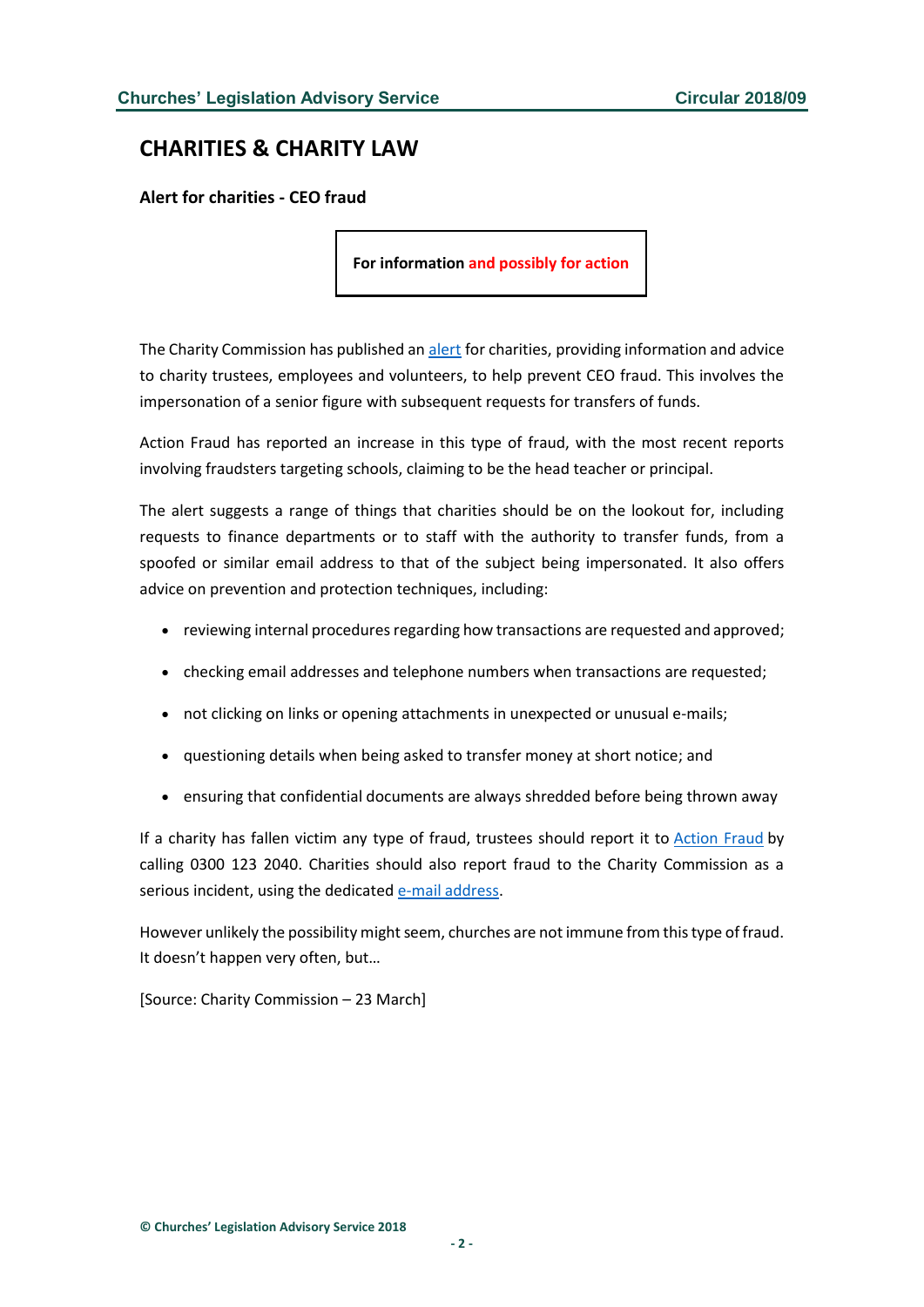## <span id="page-2-0"></span>**EMPLOYMENT & VOLUNTEERING**

<span id="page-2-1"></span>**New rules for Optional Remuneration Arrangements**

**For information and possibly for action**

HMRC has published a [reminder](http://www.gov.uk/government/news/employers-need-to-provide-details-for-all-benefits-in-kind) that, from **6 April 2018**, employers are now required to report all Benefits in Kind (BiKs), including those under Optional Remuneration Arrangements (OpRAs), to HMRC on form P11D, unless they are registered to voluntarily payroll benefits.

The Income Tax and employer National Insurance Contributions (NICs) advantages of BiKs have mainly been withdrawn due to new rules that took effect in April 2017. These rules will now cover all OpRAs, apart from those for cars with emissions above 75g CO2/km, school fees and accommodation – though these will be included from **6 April 2021**.

If a BiK is provided under OpRA rules, the taxable value is now the higher of the cash foregone or the taxable value under the normal BiK rules. This applies to *all* BiKs, including those that were previously exempt, such as workplace parking. However, pensions, pension advice, childcare, cycle-to-work schemes and cars with emissions of 75g CO2/km or less are not affected by the rules.

The closing date for employers to send P11Ds to HMRC is **6 July 2018**. General [guidance](http://www.gov.uk/guidance/salary-sacrifice-and-the-effects-on-paye) and [technical advice](http://www.gov.uk/hmrc-internal-manuals/employment-income-manual/eim44000) on salary sacrifice are both available online.

[Source: HMRC – 6 April]

#### <span id="page-2-2"></span>**Open University report on Apprenticeship Levy**

**For information**

The Open University has published a [report](http://www.open.ac.uk/business/sites/www.open.ac.uk.business/files/files/apprenticeship-levy-one-year-on.pdf) on the first year of the Apprenticeship Levy, welcoming the Levy's intent to increase investment in skills and training but highlighting barriers to uptake and areas in which the Levy could be improved.

Freedom of Information data has revealed that, while more than 50,000 organisations across the UK have contributed to the apprenticeship levy since its introduction, at a total cost of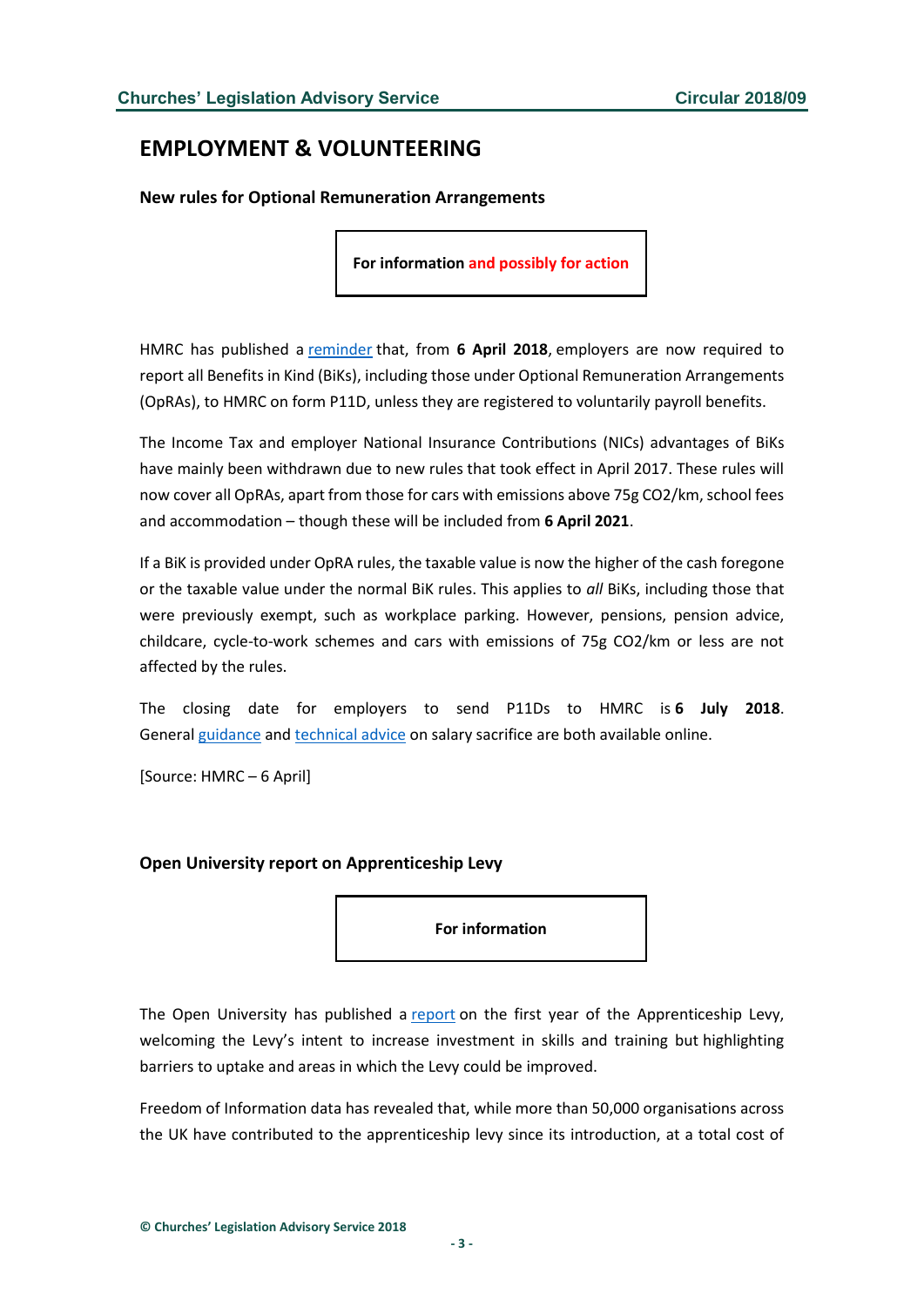£1.8bn, organisations in England have only withdrawn £108 million – just eight per cent of the £1.39bn they have paid in.

The report highlights a number of the concerns that employers have with the Apprenticeship Levy and its implementation. These include the time-consuming nature of the process, as well as the fact that in can take a significant amount of time to set up apprenticeship programmes, in the knowledge that, from April 2019, organisations will begin to lose unspent funds still in their accounts. Other barriers include the availability and flexibility of apprenticeship programmes, and the speed at which apprenticeship standards are being agreed, as well as the costs associated with the hiring of an apprentice that cannot be covered by Levy funds.

The Open University's report also suggests an alternative system, which would introduce 'modular apprenticeships', which are tailor-made to organisations' needs and fit alongside existing training programmes. These modular apprenticeships could allow students to pick and choose modules to build a qualification that suits their skills or training requirements. Employers could pick modules relevant to the specific organisational knowledge required, adding other soft skills or digital skills their organisation lacks. This might particularly benefit SMEs, whose needs are often quite different from the larger organisations that have generally designed the apprenticeship standards.

[Source: Open University – 6 April]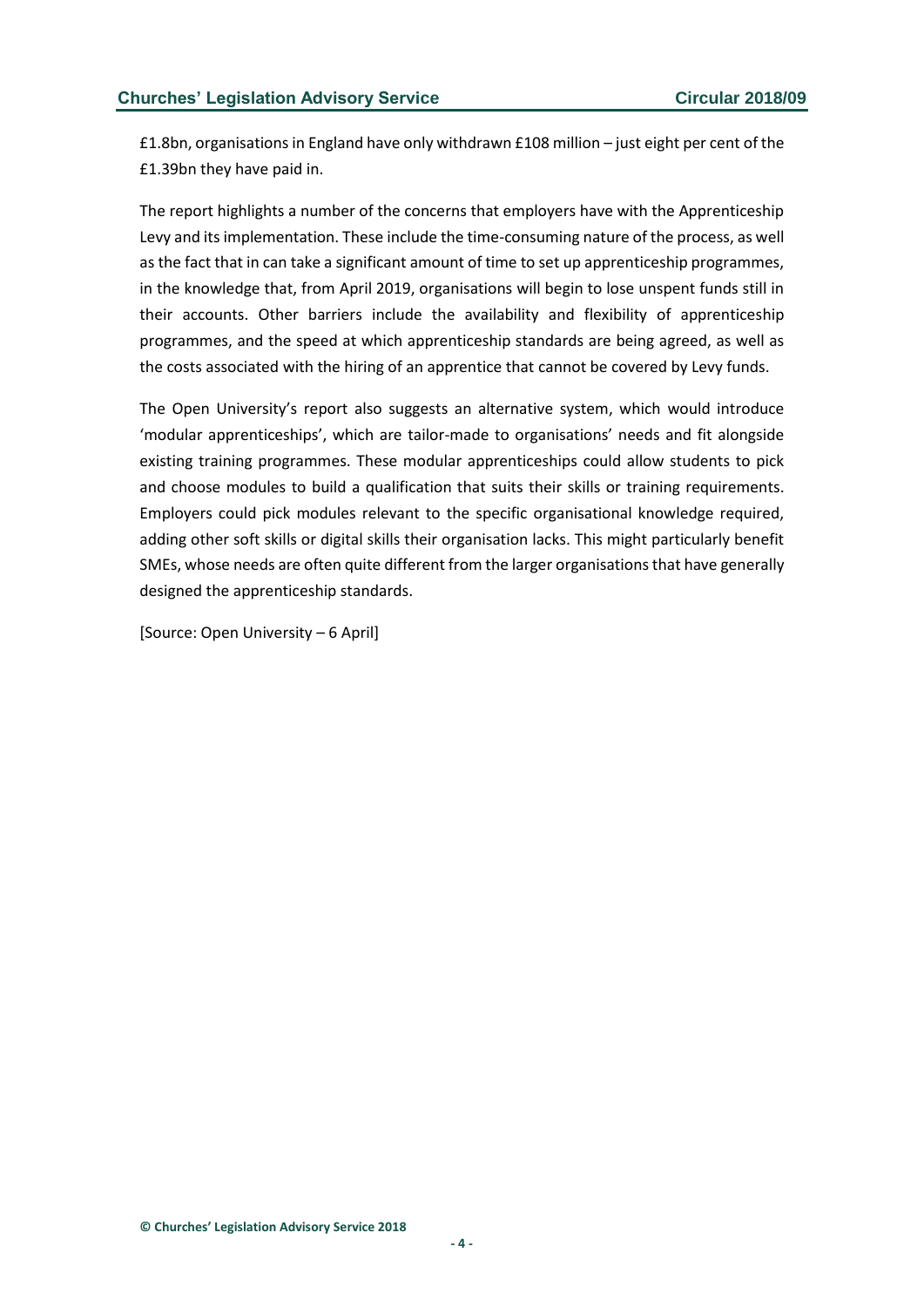#### <span id="page-4-0"></span>**FUNDING**

<span id="page-4-1"></span>**Work and Pensions Committee report on European Social Fund**

**For information**

The Work and Pensions Select Committee has published a [report](http://publications.parliament.uk/pa/cm201719/cmselect/cmworpen/848/848.pdf) of its [inquiry into the future](http://www.parliament.uk/business/committees/committees-a-z/commons-select/work-and-pensions-committee/inquiries/parliament-2017/european-social-care-fund-17-19/)  [of the European Social Fund](http://www.parliament.uk/business/committees/committees-a-z/commons-select/work-and-pensions-committee/inquiries/parliament-2017/european-social-care-fund-17-19/) (ESF), suggesting that a failure by the Government to immediately replace the ESF after Brexit would be "disastrous". The fund provides around £500m worth of employment and skills support annually to disadvantaged communities in the UK, much of which goes to voluntary sector organisations.

The Directory of Social Change has estimated that UK charities stand to lose around £250m a year from European funding streams, including the ESF, once the UK leaves the European Union. The Government has pledged to create a UK Shared Prosperity Fund to replace the ESF, but the Committee describes the future of this fund as "uncertain" and says there is "still much detailed design work to be done" on it.

The Committee has also called for the Government to create a new arm's-length body to integrate existing funding streams so that programmes can effectively meet all of their participants' needs, while retaining a separate fund within the UKSPF for employment support for disadvantaged groups and communities.

[Source: Work and Pensions Select Committee – 4 April]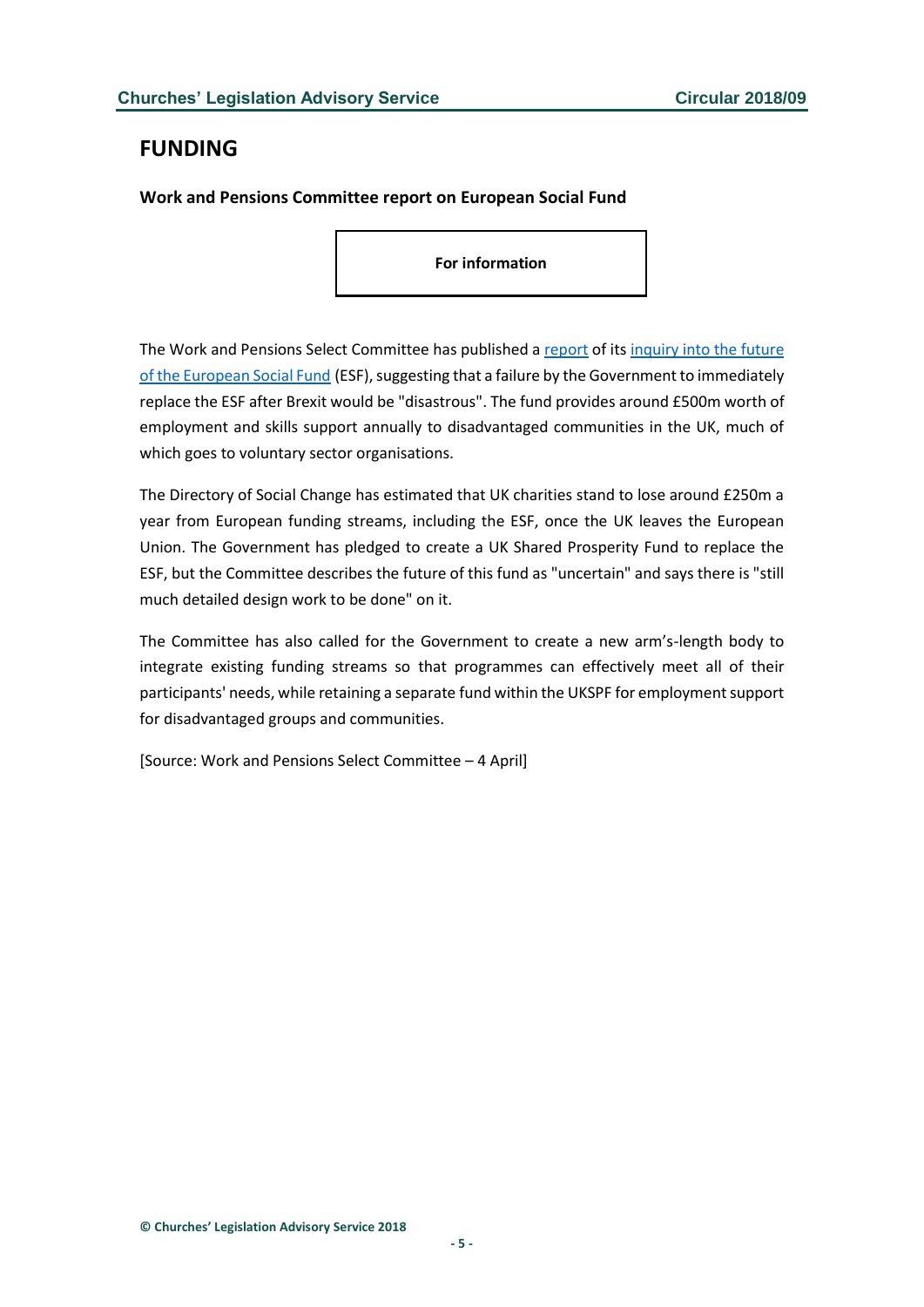#### <span id="page-5-0"></span>**ODDS & ENDS**

<span id="page-5-1"></span>**Education in out-of-school settings: the Government's response**

**For information**

Members will no doubt recall that the Department for Education ran a call for evidence on out-of-school education settings between November 2015 and January 2016, inviting interested education providers, local authorities, other organisations and individuals to comment on its (tentative) proposals for Ofsted inspection of out-of-school education settings.

CLAS responded to the call for evidence. We said that the member denominations were just as concerned as DfE that children in Sunday schools, church choirs, uniformed organisations and suchlike should not be exposed to harm. However, we pointed out that the DfE's tentative definition of "intensive education" as "where a child attends a setting for more than between 6 to 8 hours per week" might possibly catch, for example, intensive choir-practices before a major festival. We also questioned whether Ofsted was the most appropriate body to carry out inspections. In short, we urged the Government to think more carefully about the proposal.

In February, Amanda Spielman, HM Chief Inspector of Education, Children's Services and Skills, made a [speech](https://www.gov.uk/government/speeches/amanda-spielmans-speech-at-the-church-of-england-foundation-for-education-leadership) at the conference of the Church of England Foundation for Education Leadership in which she observed *inter alia* that it was

"… a matter of regret that the Church has resisted changes in the law to allow Ofsted to inspect these settings. This is not about infringing religious freedom: no one is proposing a troop of inspectors turning up at Sunday schools. Instead, it is about ensuring that the small minority of settings that promote extremism are not able to evade scrutiny."

But be that as it may, the Government has now published it[s analysis of and response to the](https://assets.publishing.service.gov.uk/government/uploads/system/uploads/attachment_data/file/698250/Out-of-school_education_settings-Report_on_the_call_for-evidence.pdf)  [consultation.](https://assets.publishing.service.gov.uk/government/uploads/system/uploads/attachment_data/file/698250/Out-of-school_education_settings-Report_on_the_call_for-evidence.pdf) It says that:

"It is clear from the responses and representations received to our call for evidence that there was broad support for [its] overarching aim, and the objective of enabling action to be taken in out-of-school settings where there are concerns. It is equally clear that we must ensure that we do not undermine the valuable contribution that many settings are making, by placing unnecessary regulatory burdens on them, or limiting parents' choices on how to educate their children."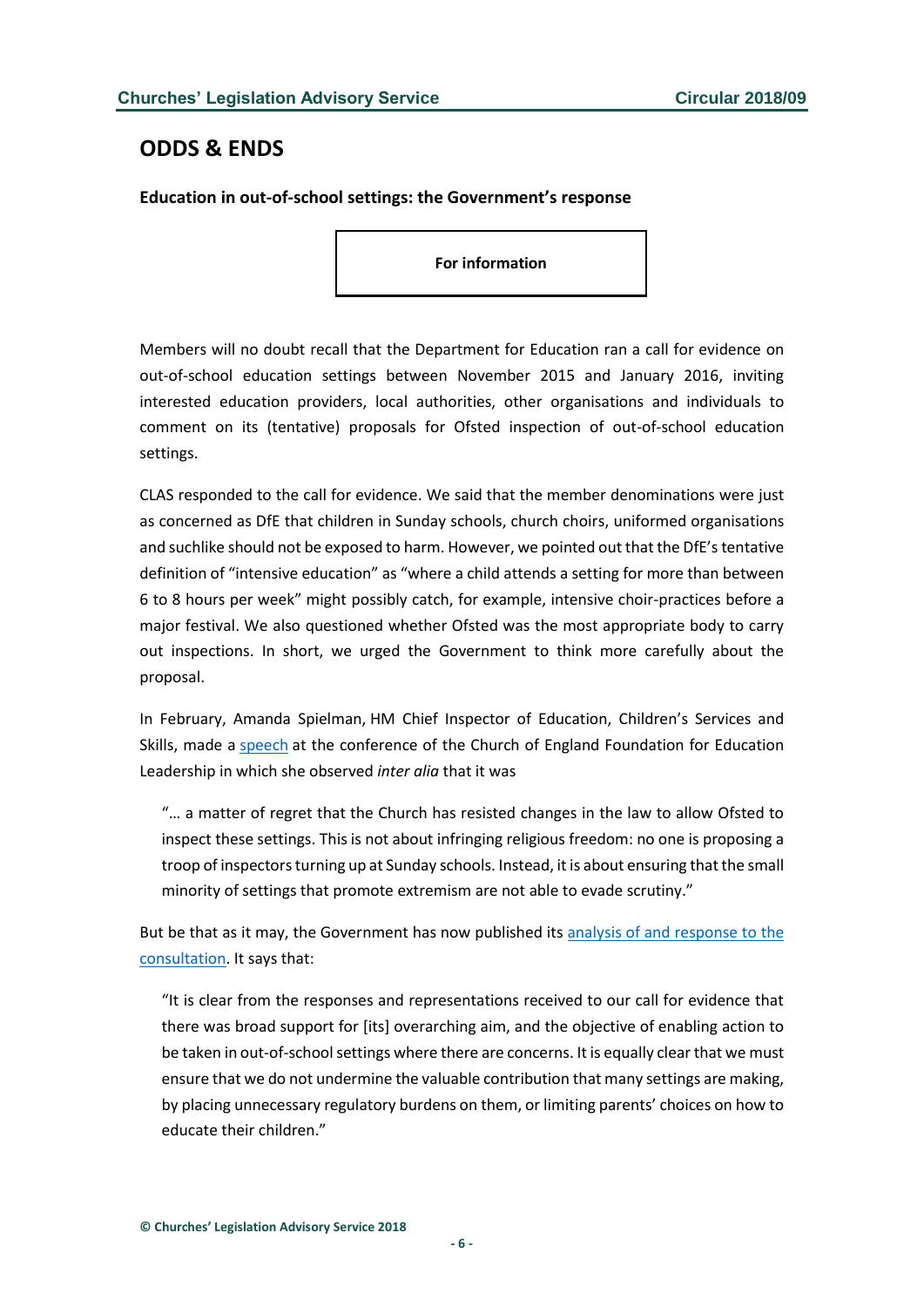It notes that:

"We want those settings already doing a good job to be able to continue doing just that, providing our children and young people with valuable learning opportunities, whilst addressing concerns about settings which are not appropriately safeguarding and promoting the welfare of children. […]

"We want to ensure any future system of regulation that we may introduce appropriately targets the small minority of settings which may be exposing children to harmful practices, without causing undue burdens on the sector as a whole. We believe it is equally important that we ensure any future system carefully takes into account the differences within such a diverse sector, where settings vary considerably in terms of their characteristics, and types of activity and education they offer. This system should ultimately build on and complement existing legal powers to ensure that any new regulation adds the most value, making the current safeguarding regime more effective."

#### Therefore:

"… we have decided not to pursue the model proposed in our call for evidence but instead intend to develop further the evidence base for a national approach, including future legislation where gaps in existing powers are identified."

The Government proposes to develop the evidence base to design and roll out a national approach and to identify any gaps in existing powers with a view to legislation, "when opportunity allows". It will also consult on a voluntary code of practice later this year to set out clear standards for providers explaining what they need to do in order to run a safe setting. Finally, it will work with local authorities to provide more guidance for parents to support them in making informed choices when considering out-of-school settings for their children; and what they can do if they have any concerns.

All of which looks like a much more satisfactory approach.

[Source: DfE – 10 April]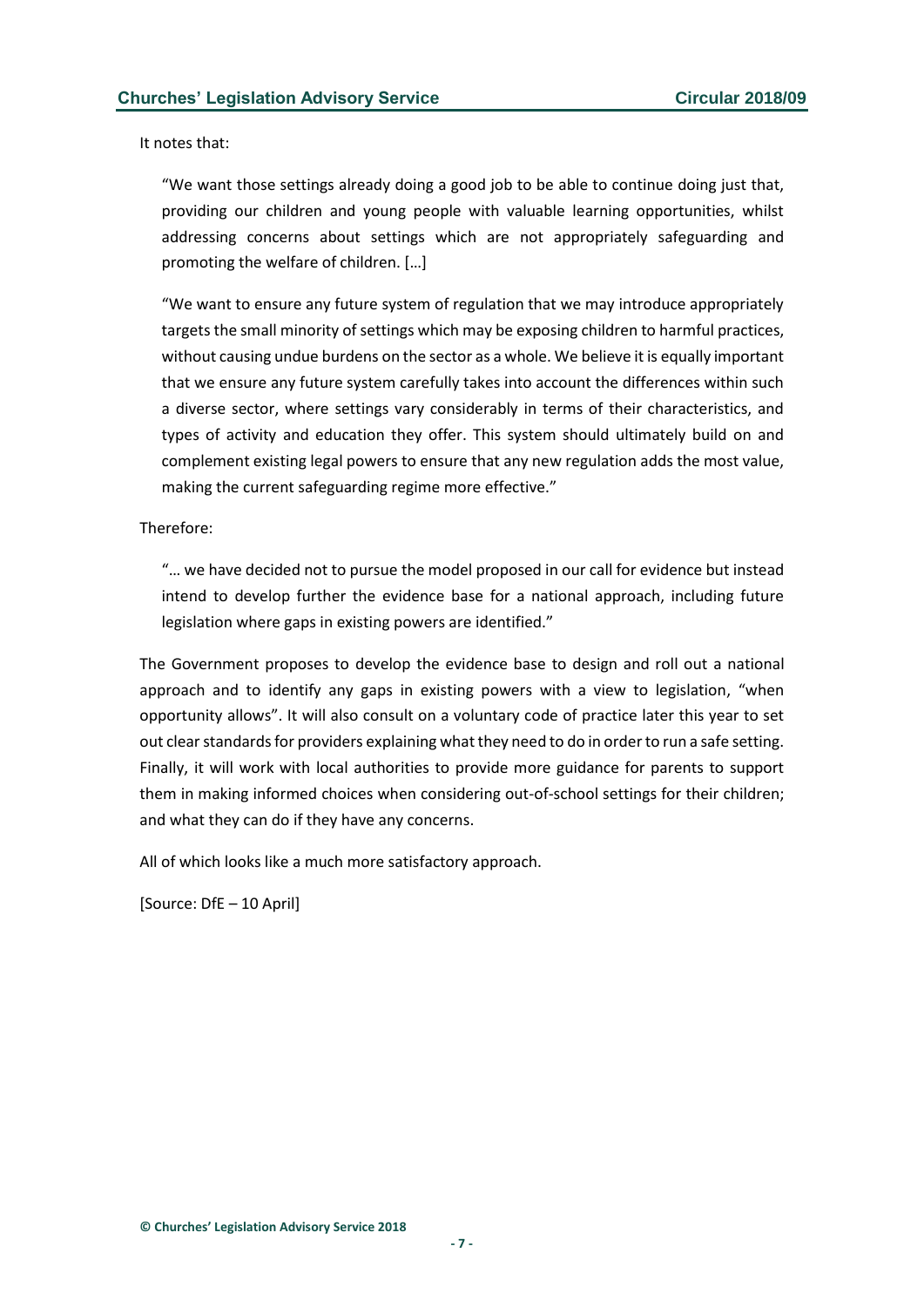<span id="page-7-0"></span>**ICO fees and processing special category data**

**For information and for action**

Victoria Hordern, Head of Data Privacy at Bates Wells Braithwaite, has published a [briefing,](http://www.bwbllp.com/knowledge/updates/2018/04/04/new-data-protection-charging-structure/) highlighting that charities and their subsidiaries should act promptly to avoid a possible Information Commissioner Office (ICO) fee of £2,900 being levied later this year.

From 25 May 2018, a new charging structure is being introduced by the ICO. Under this new structure, charities may be liable to pay a default annual fee of £2,900 unless either:

- the ICO is likely to know from information it already holds that the organisation is a charity; or
- the charity provides information to the ICO to evidence its charitable status

Charities satisfying the ICO of their charitable status will be eligible to pay a reduced fee of £40 or could be wholly exempt from the charging structure.

Victoria Hordern has also published a [technical piece](http://www.bwbllp.com/file/dpl-march-18-victoria-hordern-article-pdf) for Data Protection Leader on what organisations need to be aware of when processing special category data under the GDPR.

[Source: BWB – 4 April]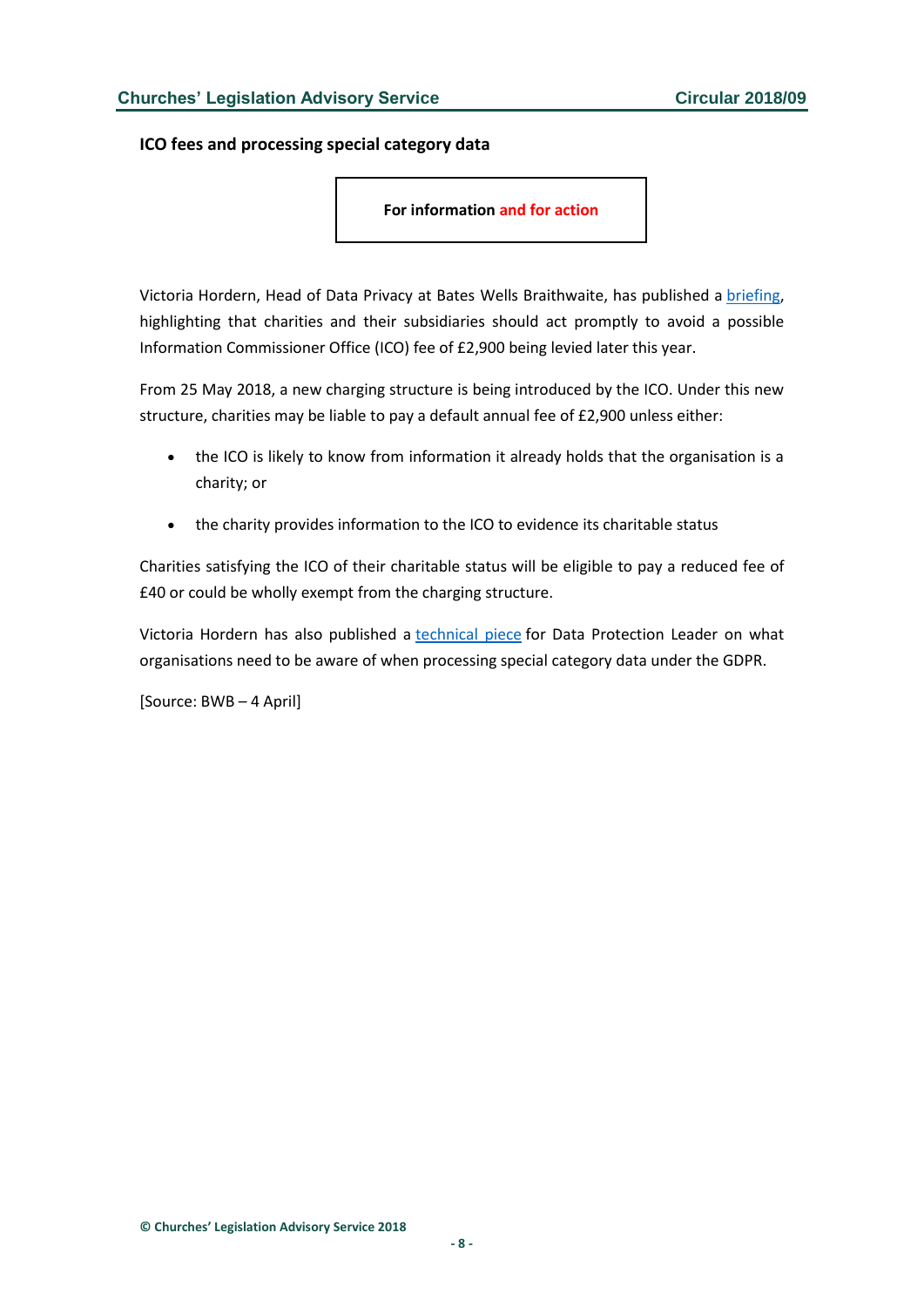#### <span id="page-8-0"></span>**SCOTLAND**

<span id="page-8-1"></span>**OSCR guide on charities and trading**

**For information**

The Office of the Scottish Charity Regulator (OSCR) has published its *[Charities and Trading](http://www.oscr.org.uk/guidance-and-forms/charities-and-trading-guide)  [Guide](http://www.oscr.org.uk/guidance-and-forms/charities-and-trading-guide)*. The guide contains information on the different types of charity trading, trading subsidiaries and charity trustee duties in relation to trading.

It is aimed at charity trustees, and people working with trustees. It will also be useful to organisations applying for charitable status that intend to carry out trading activities.

In addition to understanding the information in the guide, the OSCR also recommends that charity trustees take the appropriate level of advice before undertaking trading activity. The guide suggests a number of potential sources of support.

[Source: OSCR – 26 March]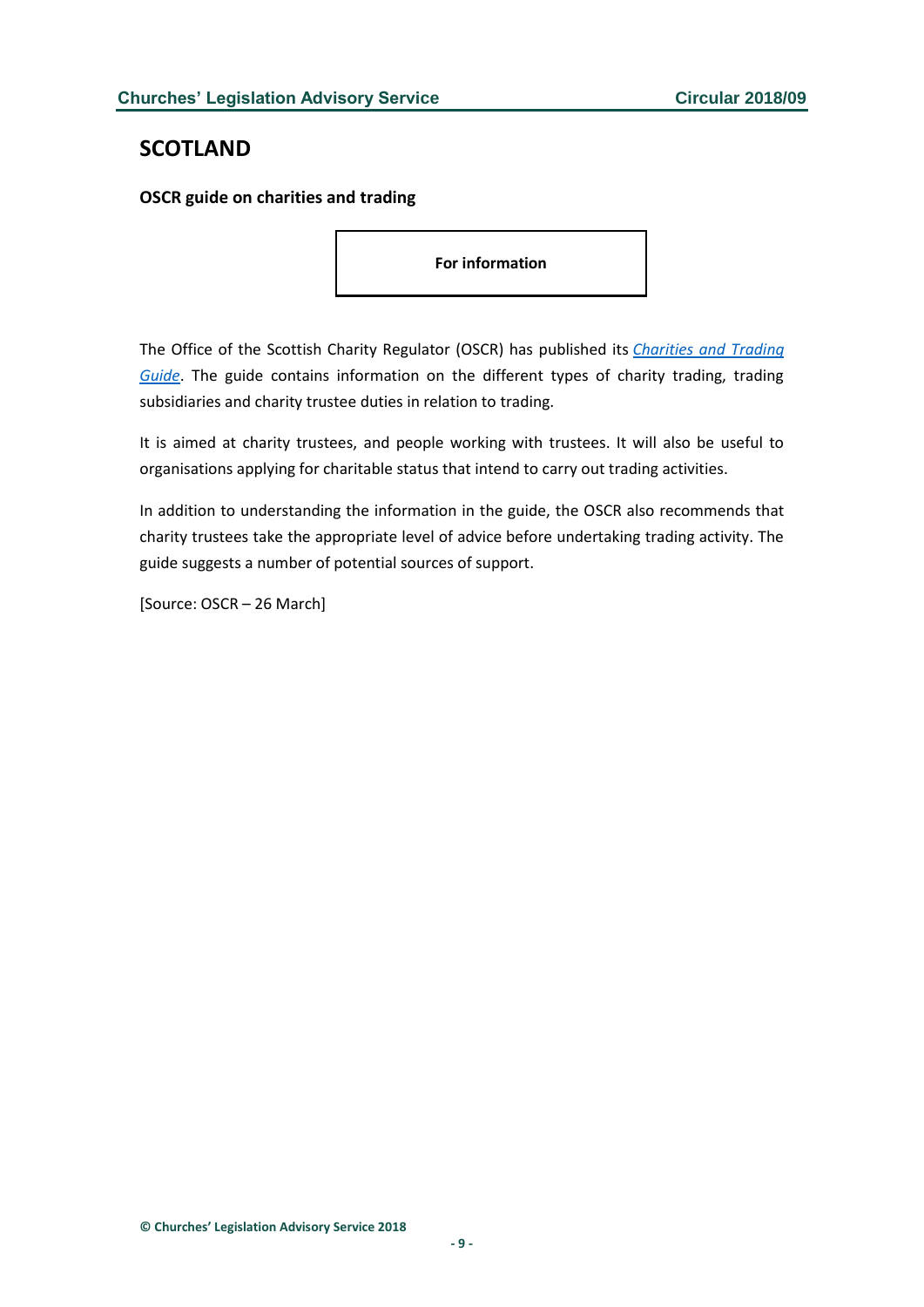## <span id="page-9-0"></span>**TAXATION**

<span id="page-9-1"></span>**Income tax: self-assessment for ministers of religion**

**For information or for action**

HMRC has issued its annual updated supplementary pages **SA102M** (ministers of religion) for self-assessments for the tax year 6 April 2017 to 5 April 2018, together with accompanying [notes.](https://assets.publishing.service.gov.uk/government/uploads/system/uploads/attachment_data/file/687570/sa102m-notes-2018.pdf) Unless HMRC receives a paper tax return by 31 October 2018 a late filing penalty will apply. The deadline for electronic filing, on the other hand, is 31 January 2019; however, HMRC does not supply its own software to enable ministers of religion to file online.

While we do not normally advertise commercial services, Simple Tax offers custom software for the completion of SA102M [here:](https://l.gosimpletax.com/ministers-of-religion-tax-return/) £15 with the discount code MORST2018.

HMRC has also published a [reminder](http://www.gov.uk/government/news/april-tax-changes-2018-what-do-they-mean-for-you) of all of the tax changes coming into effect from the beginning of the new tax year:

- **The National Living Wage is rising to £7.83/hour** for those aged 25 and over and not in their first year of an apprenticeship. Those under 25 and apprentices also benefit from rises in the [Minimum Wage](http://checkyourpay.campaign.gov.uk/?utm_campaign=nmw-nlw-2018&utm_source=facebook.com&utm_medium=social&utm_content=stakeholder-hmt#aL6M4jTZOif5ZM5w.97)
- **The Personal Tax Allowance will increase to £11,850**, meaning that individuals will not have to pay income tax on any earnings below that amount.
- **The State Pension will go up by 3 per cent**, which works out as an average increase of £3.65/week for those in retirement.
- **Fuel duty will remain frozen** at 57.95 pence per litre.

[Source: HMRC – 6 April]